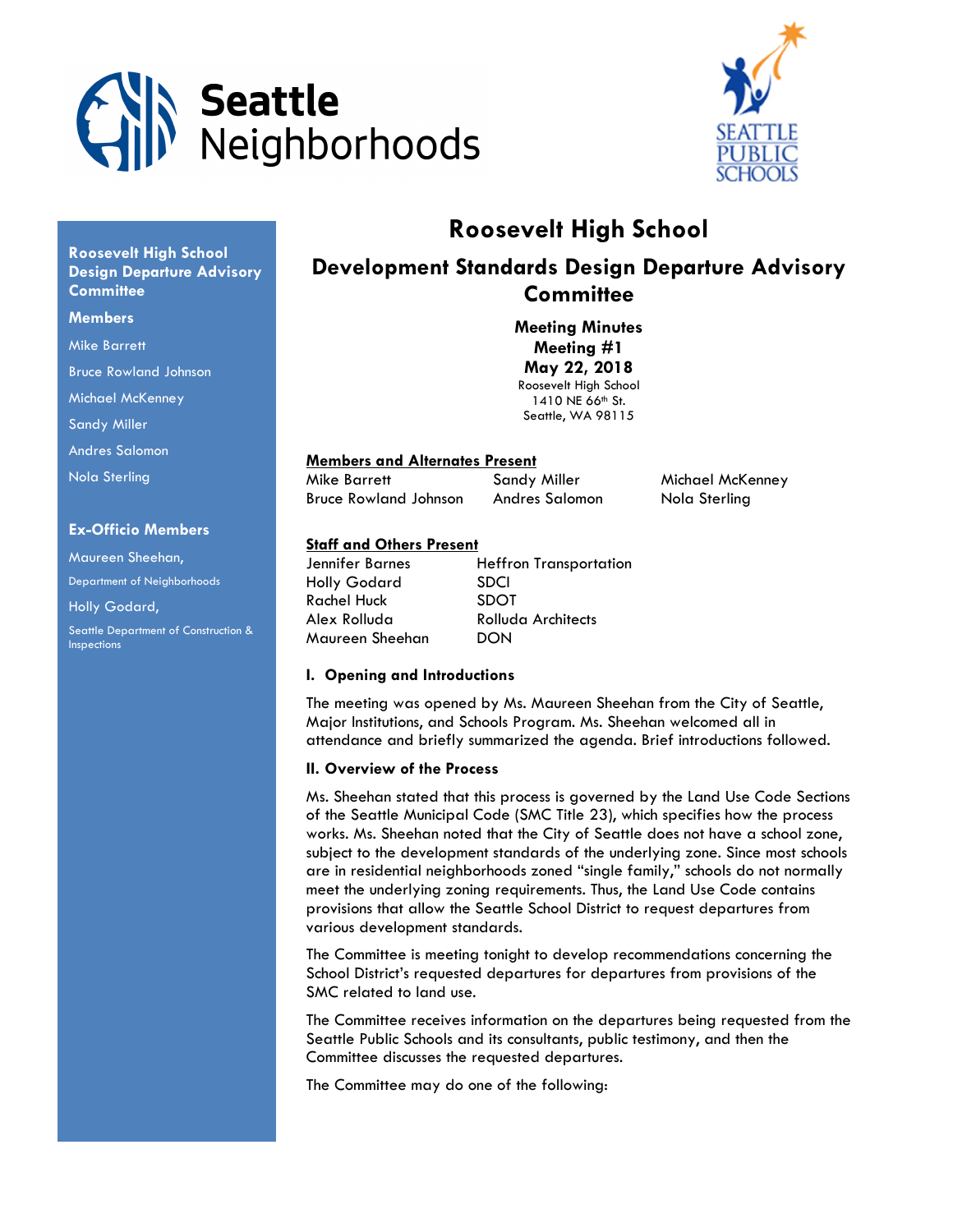- 1) Recommend granting the departure as requested;
- 2) Recommend granting the departure with modifications or specific conditions, or
- 3) Recommend denial of the departure.

Conditions or modifications identified should be clearly related to the requested departure and enforceable on the District.

The Committee may develop recommendations at this meeting, or if time does not allow, additional public testimony is desired, or additional information is needed, the Committee may hold up to two additional meetings. If the Committee concludes they have enough information and there is no further benefit from additional public testimony, the Committee can determine to move forward at the end of this meeting in establishing their recommendations; in that case, this would be the only public meeting.

Ms. Sheehan emphasized that the Committee's will make recommendations that will be put into a report that will be reviewed by the Committee and forwarded to Ms. Holly Godard of the Seattle Department of Construction and Inspections (SDCI), who will take it into consideration when drafting the Director's decision.

# III. Presentation

# **The Project:**

Mr. Alex Rolluda, principal of Rolluda Architects introduced Mr. Paul Dorn, Project Manager, Mr. Andrew McKernan, Project Architect and Ms. Jennifer Barnes of Heffron Transportation.

Seattle Public Schools needs a total of 10 classroom portables in the northwest parking lot of the school to meet increased enrollment.

Mr. Rolluda mentioned that six portables were added in 2016 and 2017 to accommodate the added students. enrollment projections for the 2018-2019 school year have increased by 98 students, and the School District has decided to add four additional classrooms/portables. When Lincoln High School opens in 2019 enrollment projections at Roosevelt will return to levels that align with the building capacity and all portables are planned for removal in the summer of 2019.

A departure decision in 2004 allowed 172 total on-site parking spaces. With the addition of the six portables in 2016-17 and now the proposed addition of four portables the current departure request is for 60 parking spaces for a total of 112 on-site parking spaces.

#### Parking Analysis:

Ms. Barnes summarized the methodology used for the parking analysis around the site. The analysis includes performing on-street and on-site parking demand counts during weekday periods, calculating the parking demand that could result from the installation of additional portables, doing an inventory of on-street parking supply within 800 ft. of the area, and adjusting the baseline parking to account for future projects.

#### Summary of the Requested Departure:

#### 1. Reduced on-site parking

Seattle Public School is requesting a departure for reduced on-site parking of 60 spaces for a total of 112 on-site parking spaces by installing four additional classroom portables.

The request is due to an increase student enrollment that requires temporary capacity expansion until Lincoln High School opens and the limited expansion options and location for the portables.

#### IV. Committee Clarifying Questions

Ms. Sheehan opened the floor for Committee clarifying questions.

Mr. Michael McKenny asked about the impact of the 341 spillover vehicles parking in the study area and were the apartment dwellers included in the study area. Ms. Barnes noted that the study did account the apartment dwellers and it was reflected in the study. Other projects currently in the development pipeline will be adjusted to the calculation.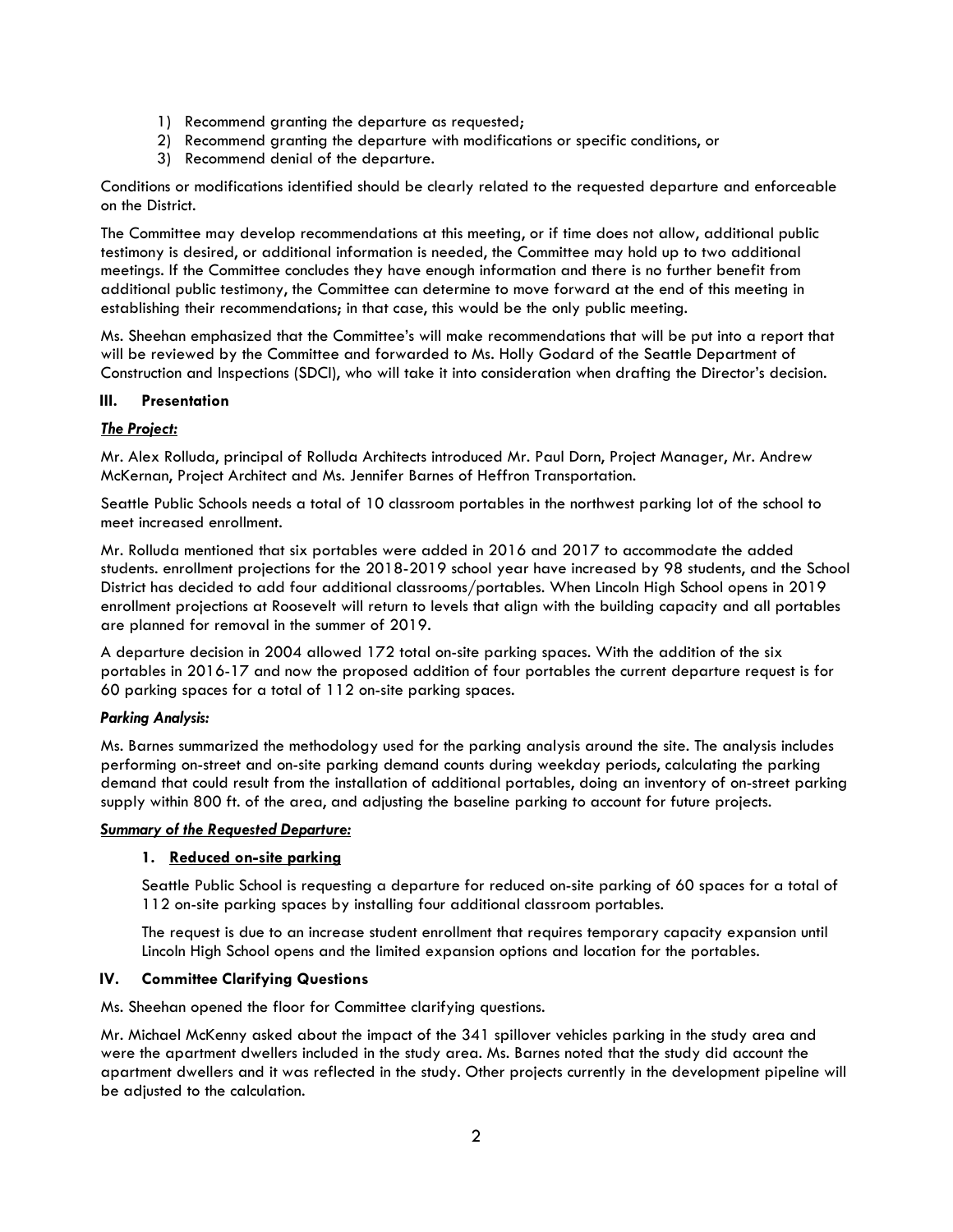Mr. McKenny commented that he does not believe that the field lighting will not be used for non-scholastic or recreational use because of Amazon and other companies residing in the neighborhood. He noted that the expansion of these companies and with the addition of the portables will have tremendous impacts to onstreet parking.

A question was asked if any of the metered parking spots or the RPZ are counted in the parking analysis because from her experience the study does not reflect what happens in the metered area. Ms. Barnes commented that the spaces that were open were enough to accommodate the school generated demand that was calculated.

Mr. Andres Salomon asked what percentage were calculated as RPZ's or paid parking. Ms. Barnes commented that the majority of the parking has some restrictions.

A question was asked if school capacity in the area has been evaluated. Mr. Mike Barrett of Seattle Public Schools responded that he does know the answer but noted that each of the area high schools has increased capacity and Roosevelt High School has reached its capacity limit.

She asked if all ten portables will be removed by 2019, and Mr. Barrett responded that all ten portables will be removed.

Mr. Bruce Rowland Johnson commented that all other area high schools are experiencing the same issues. This is not a Roosevelt High School problem, but it is the City's problem. He noted that what is happening around his neighborhood is the buildup of studios, and apartments with fewer parking spaces. He suggested to look at the different options and what other schools have done to resolve the problem.

Mr. Barrett commented that the School District is also working with other area including Ballard High School and other middle schools. There has been an increase in enrollment in number of these schools and the School District wants to make sure that they can accommodate these students.

A comment was made suggesting the Design Team consider the security of the buildings due to the current situation in the nation. She worries about her son going to school in a classroom portable. Ms. Holly Godard of SDCI commented that the Committee can have this as a condition for granting the departure.

#### V. Public Comments and Questions

Ms. Sheehan opened the floor for public comments and questions.

#### (Editor's Note: The comments shown below are summaries of statements provided. They are not transcriptions and have been shortened and edited to include the major points raised. Full comments are retained in the files in voice recording (.mp3) form)

Comments from Jessica Proctor: Ms. Proctor is the Assistant Principal at Roosevelt High School and she does the master scheduling for the school. She acknowledged that the current space is very limited for the student class size of 25 to 30. She constantly modifies and works on the little space that is available to minimize the impact of the students. She added that she and her staff to their best of their abilities accommodate these students and she understands the concerns about less parking in the area.

Comments from Kristina Rodgers: Ms. Rodgers is the Principal at Roosevelt High School. She commented that the school is at full capacity. The school anticipates increased enrollment to 2000 next year; that would mean an additional of 125 students. She mentioned that the staff lounge was turned into classroom space to accommodate the students. She reiterated the need for four more additional classrooms to meet the needs of the students, and that equates to the additional portables being proposed. With the opening of Lincoln High School in 2019 to help alleviate the number of incoming students at Roosevelt, the school's plan is to remove the portables.

Comments from Jake Macias: Mr. Macias lives about two blocks from the school. Parking has been a problem in the past and become significantly worse. In 2005 there was a proposed acquisition of additional property for Roosevelt High School and he would like to know what happen to it. After reviewing the presentation, he did not see any recognition of the lost parking. When construction starts, he was concerned about contractors taking all the parking spaces.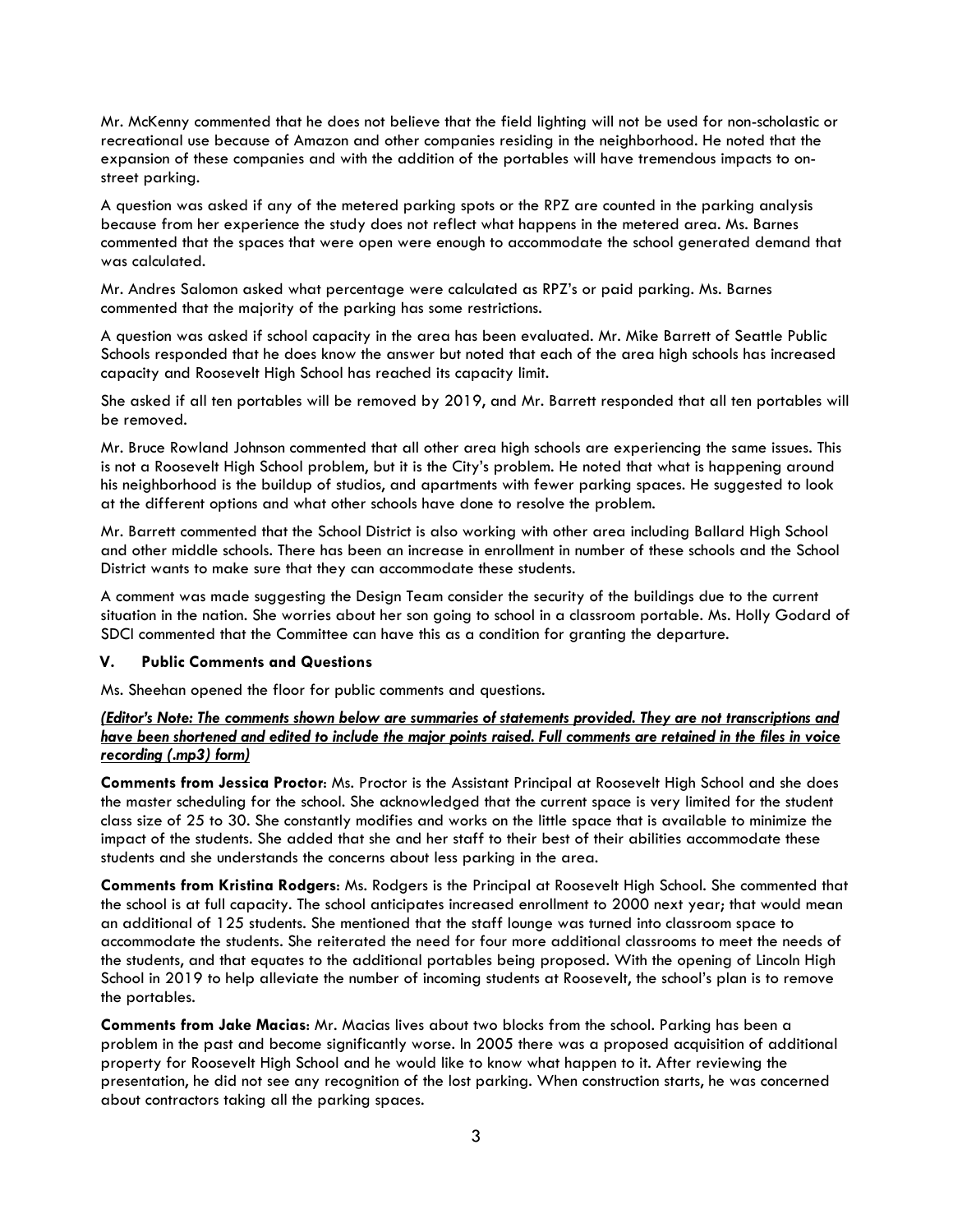Comments from Chris Jackins: Mr. Jackins, coordinator for the Seattle Committee to Save Schools provided a list that summarizes why this Committee should reject the departure being requested.

Comments from T.J. Rhoades: Mr. Rhoades commented that he would like to hear the Committee deliberate on recommending transportation subsidies for teachers, staff and students and other ways to discourage parking in the area. He also commented on making sure that the neighborhood has sufficient services such as trash cans, etc.

#### VI. Committee Deliberation

Ms. Sheehan opened the discussions for committee deliberation. She asked the Committee to deliberate on the need for the departure and then discuss on whether to recommend or deny with or without conditions.

The Committee began their deliberation by discussing the requested departure.

Mr. Salomon commented that he is okay granting the departure with conditions whether it is bus improvements or additional RPZs. He suggested the City and the School District should do more to encourage the staff and students to not drive to school.

Ms. Nola Sterling commented that she is in favor of granting the departure with conditions. She is interested in the impacts on traffic safety. She also wants to ensure that the ten portables are removed in 2019 and the Parks Department will not start using the lighted area.

Ms. Miller commented that she is in favor of granting the departure with conditions. She commented about the current parking problems and this is a good opportunity to address the transportation management plan for the school. She added safety concerns should be considered for both the traffic and how the portables are protected.

Mr. Mike McKenney commented that he is opposed on granting the departure due to a 40-year history of mistrust of the School Board and City Council. The principal assured him that there will be no more portables installed after the first portable, and now there are ten portables being proposed. He mentioned staff members informing him that Amazon is the primary cause of overcrowding. He also commented that he agrees with Mr. Jackins comments about redrawing the boundaries instead of having a temporary fix to the problem with portables.

Mr. Barrett responded to Ms. Miller's concerns about the portables safety and the field use noting that there was a condition that the field lights are for school use and will not allow any recreational use. All ten portables will be removed in the summer of 2019. Enrollment projections for the portables are based on Lincoln High School. He is open for discussion on granting the departure with conditions.

Mr. Johnson commented that this departure needs to be done, but there are few things need to happen. There should be a drop-off plan for students, so it will not impact 68th. There should be traffic control measures in the morning and afternoon as well as building more bus stops, so the students can access them and modifying or changing the bus schedules.

Ms. Sheehan noted that five committee members are in favor of granting the departure with conditions and one member would deny granting the departure. She asked the committee members to further deliberate and agree on what kind of conditions they would want to add to the departure request.

Mr. McKenney commented about the school boundaries and asked if the school must accept students based on where they live. He noted that based on statistics, he assumed that the portables will remain for the long-term because Roosevelt High School will not have enough capacity for students due the current influx of apartment dwellers and Amazon in the area.

Ms. Godard commented that the committee has a powerful tool in their disposal called conditions. She suggested that having a condition that if the school decides to keep the portables, they must go through a new approval process.

Mr. McKenny asked who will enforce these conditions, and Ms. Godard mentioned that the Committee and the surrounding neighbors will enforce it by calling SDCI for non-compliance of the conditions set by the Committee.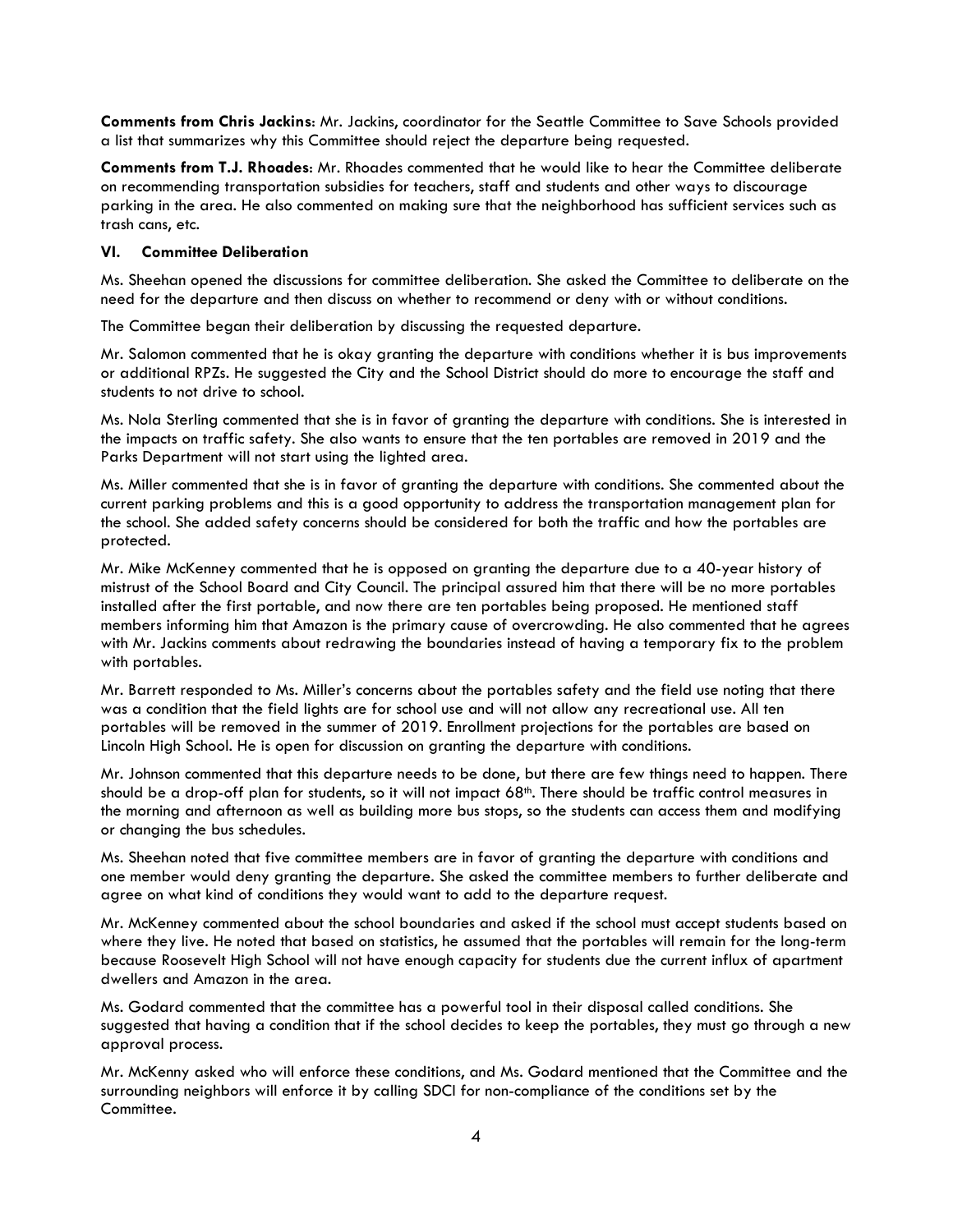Mr. Salomon commented that the bigger issue is about the school's enrollment. He is not comfortable adding a condition of removing the portables and the enrollment is very high. He noted that he would agree on having a contingency that by 2019, should the school's enrollment should be lower.

Mr. Johnson commented changing the school boundaries will not significantly affect the enrollment projections of nearby high schools. He noted that this is an opportunity for the Committee to look and identify what the problem is and decide the appropriate conditions to grant the requested departure.

Mr. McKenney suggested that the conditions involve removal of the portables and the field lights will not be turned on until the portables are removed.

Ms. Sheehan began to summarize the conditions that the Committee deliberated. One of the condition is for the removal of the portables by Fall 2019 and that there will be no more portables installed because of the opening of Lincoln High School in 2018. Mr. McKenney asked what will happen if the Lincoln High School opening is delayed, and the response was the portables must be removed.

Ms. Lucy Morello of Seattle Public Schools commented that Lincoln High School is on schedule to open in 2019 and the School Board has adopted the boundary changes. The 5-year enrollment projections were used to set boundaries.

Ms. Sheehan continued the listing the following conditions as discussed: a) there will be no field lights used until the portables are removed; b) suggesting to SDOT and Metro to move the bus stops closer to the school; c) suggesting to SDOT and Metro to have more bus transits that pass through; d) having traffic control measures for morning drop off and evening pick up; e) a drop off plan for the morning pick up and not using  $68^{\text{th}}$ ; f) safety measures implemented with traffic mitigation; g) focus on portable safety; h) offering staff and students alternative modes of transportation to and from the school.

A comment was made if the City can take away the paid parking around the school during construction. Ms. Sheehan noted that the Committee can suggest recommending SDOT to look and make their own analysis and decide if it is feasible.

Ms. Rachel Huck of SDOT commented that prior to the opening of the light rail station, SDOT plans to analyze the existing RPZ's in the area and consider expanding the RPZ, but there were no plans on where it might be.

Mr. Salomon commented about adding parking on the other side of  $16<sup>th</sup>$  St. as a possible solution to mitigate parking. He also suggested more bus shelters and having raised crosswalks and curb bulbs at bus stops to address traffic safety around the school.

A comment was made suggesting that the school should do a more proactive parking enforcement around the school, so the students are obeying the traffic laws.

Ms. Sterling suggested SDOT look at installing larger signage along 68<sup>th</sup> for traffic and safety.

Ms. Miller suggested delaying the Vision Zero project because it is taking away the parking spaces. Mr. Salomon commented that delaying the Vision Zero project is not ideal due to the recent fatalities and accidents that has happened.

A suggestion was made to look at other ways to ensure the safety of the pedestrians and traffic without impacting the current work of the project.

Ms. Sheehan reiterated the list of conditions that were discussed by the Committee including delaying the Vision Zero project, better signage and parking enforcements throughout the neighborhood including engaging the Safe Routes to Schools to identify areas of improvement. She mentioned that the Committee is asking for SDOT to look at the recommendations and they will do their own analysis.

A question was asked if the critical work impacting safety can be prioritized, and Ms. Huck noted that SDOT looks at all the requests but cannot guarantee if such requests will be approved or denied. She added that she will talk with SDOT's Operations and review the recommendations.

Others suggested conditions that were discussed include: improve traffic safety, better and more bus shelters, improve bus capacity, provide bus passes to school staff and students, add two-sided parking on 16th,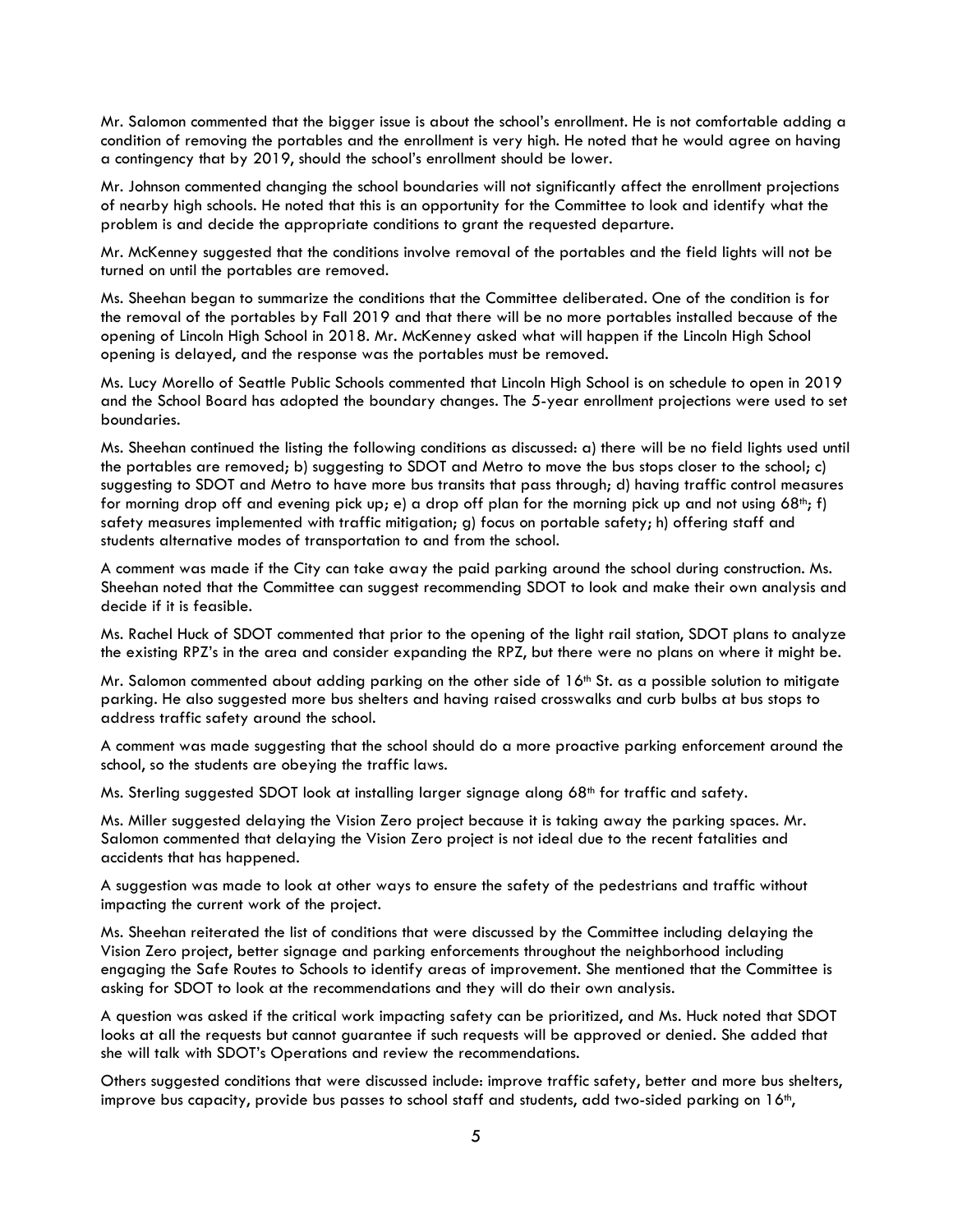removal of the ten portables by fall of 2019 and the need for the school to come back to a Committee to review and evaluate the process to extend it beyond 2019, the field lights cannot be used for non-scholastic activities, engaging the Safety School Committee to identify portable safety and security, and a robust transportation management plan that outlines drop-off and pick-ups.

# VI. Committee Recommendations

Ms. Sheehan opened the discussion for Committee recommendations and noted that the Committee had deliberated on the conditions and the departure being requested.

#### Departure: Reduced on-site parking

There was a motion to recommend granting the reduced on-site parking departure with the following conditions; and it was seconded.

- 1. Provide enforcement one-way streets, larger signage, and look at traffic circulation around the project site;
- 2. Delay the NE 65<sup>th</sup> Street Vision Zero Project to offset the loss of parking on-site;
- 3. SDOT provide better traffic signage throughout the neighborhood, parking enforcement, and referring to Safe Routes to School;
- 4. Working with Metro Transit to improve bus stops, shelters, and increase capacity to get students and staff to and from the school;
- 5. Removal of the ten portables by the summer of 2019, if not, the School District must come back to a Departure Committee to review its continued placement;
- 6. Seattle Public Schools will not allow non-scholastic and recreational use of the lighted athletic field until the portables are removed;
- 7. Have the Transportation Committee outline student drop-offs and pick-ups, times and locations including implementing the Commute Trip Reduction (CTR);
- 8. Looking at nearby off-site parking opportunities during the period that the portables are in place;
- 9. Thorough review by the School Safety Committee of the school's safety and security of the students and the portables.

A comment was made about his concerns on delaying the Street Vision Project because it is already out for bidding, and the current safety concerns due to a recent pedestrian fatality and ongoing accidents. He added that he does not want the project to be delayed further.

By show of hands, a quorum being present, and the majority of those present voted 5 in favor, and 1 abstention, the motion passed.

#### VII. Adjournment and scheduling of next meeting

Ms. Sheehan mentioned that she will send out the draft recommendation report for feedback and comments as soon as possible. There will also be an opportunity to draft a minority report that will be added to the recommendation.

No further business being before the Committee, the meeting was adjourned.

#### SDOT Addendum

In response to comments received during the Committee deliberation regarding the Vision Zero project along NE 65<sup>th</sup> St, Ms. Huck met with SDOT Project Managers to discuss the upcoming project and potential for delay.

It is SDOT's strong recommendation that the 65<sup>th</sup> Vision Zero Project not be delayed. This project will make crucial safety improvements in 2018. Since 2012, there have been over 200 collisions on NE 65th St including fatalities and serious injuries. All fatal and serious injury collisions on 65th have involved people walking or biking and severe crashes have occurred more frequently west of 25th Ave NE. In June 2016, Councilmember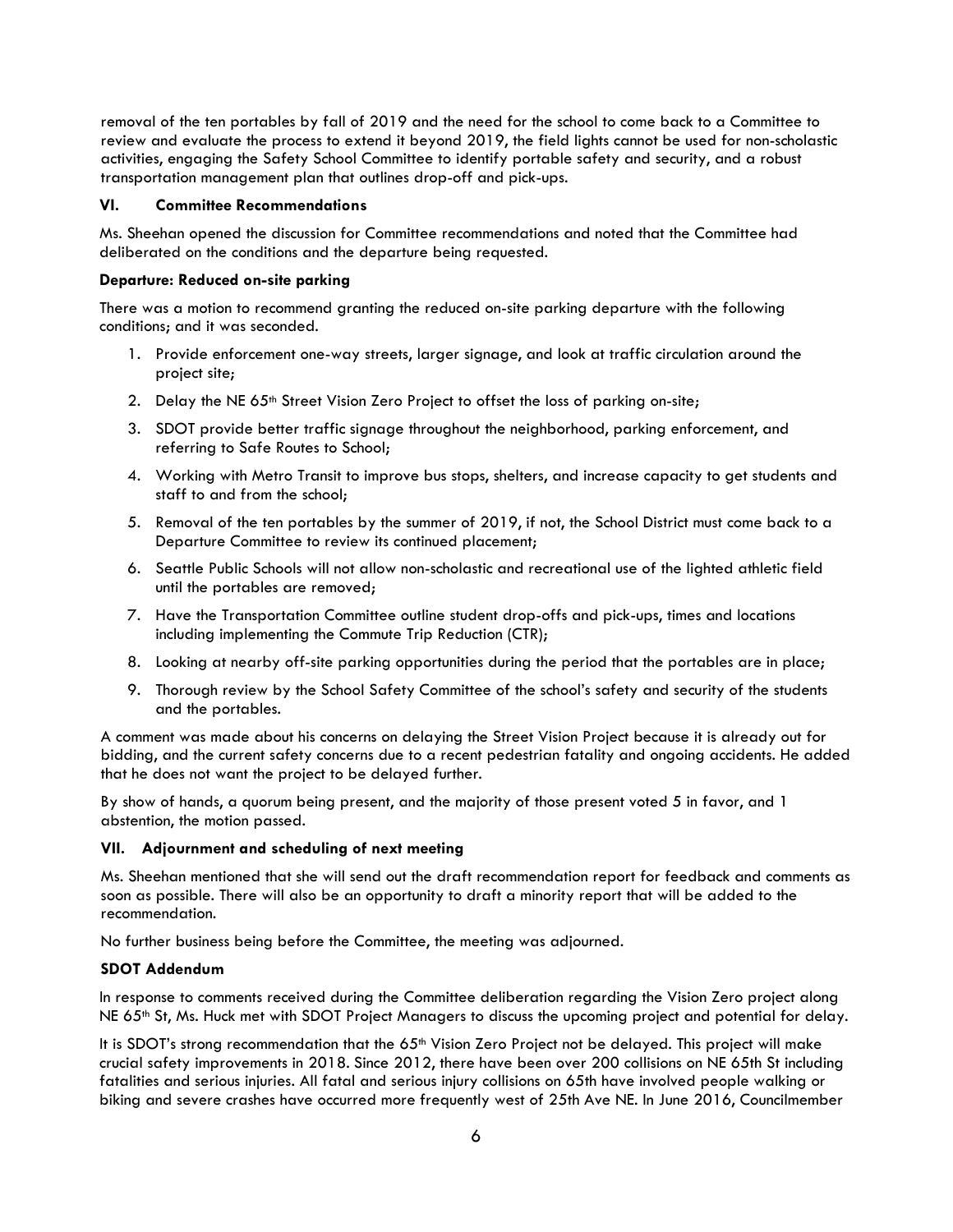Johnson and members of the community marched along the street, asking the City to study the corridor and make it safer. In early 2017, we launched a process to review street conditions and make improvements to 65th, between 8th Ave NE and 39th Ave NE. Through two major neighborhood transportation forums, presentations with community organizations, an online summary, and two design drop-in sessions, we developed improvements for the corridor and are on schedule to begin implementation this July. The project will improve safety for everyone by clarifying the vehicle travel lanes; adding protected bike lanes west of 20th to create a dedicate space for people biking; consolidating and improving transit stops in the corridor and maintaining transit service and access to the future light rail station. More information and details are available on the project webpage.

Roosevelt is a rapidly changing neighborhood and with light rail arriving in 2021, it will become a major transportation hub in northeast Seattle. The NE 65th St Vision Zero Project will enhance safety for everyone in this busy business and commuter corridor. The SDOT project team completed design in early 2018, a contractor was selected last month, and construction should begin in July. This project is a shared priority for the community, Councilmember Johnson, and SDOT and we look forward to delivering these crucial safety improvements later this year.